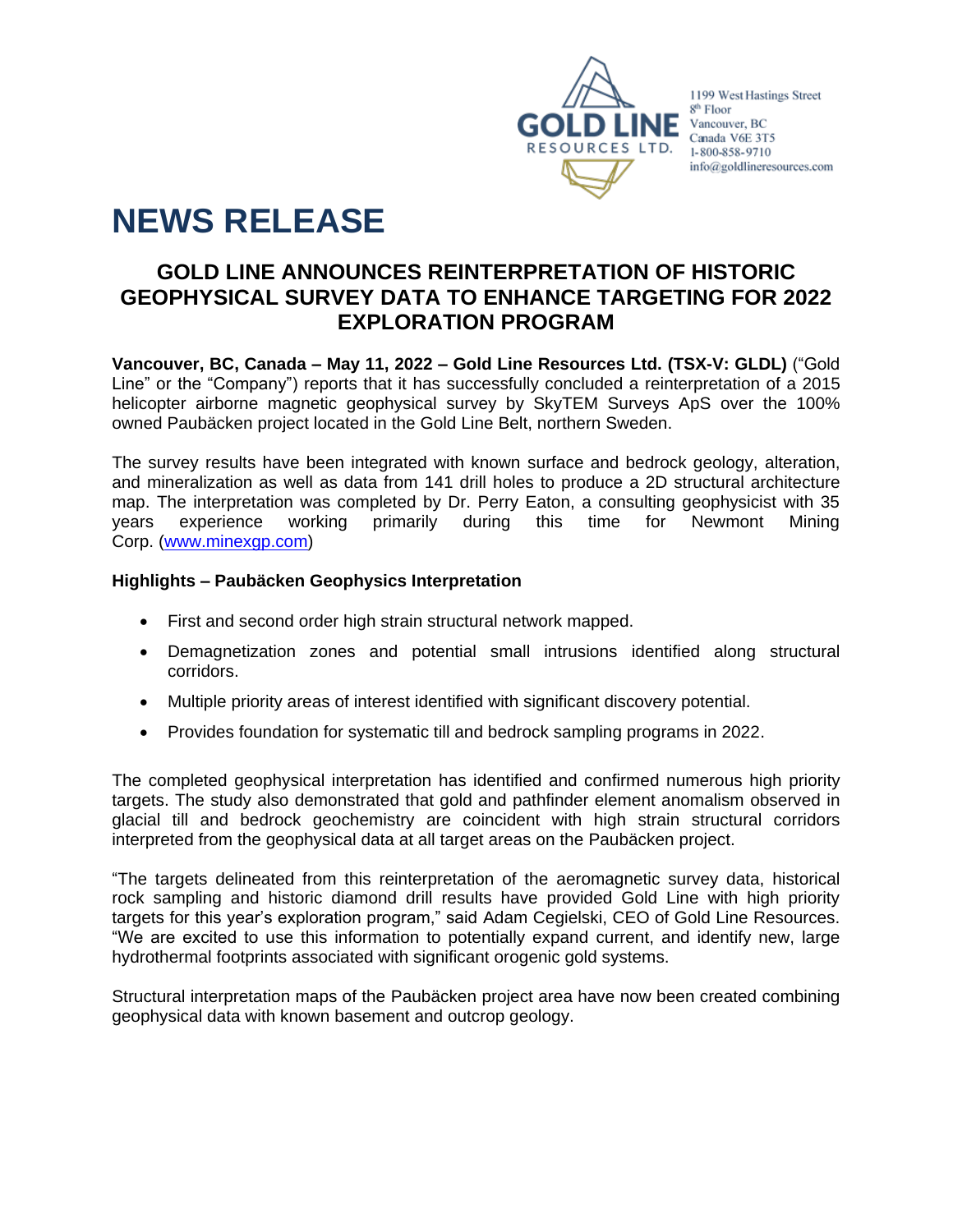

Figure 1: Structural framework interpretation of the Paubäcken project area showing interpreted first and second order structural features, known intrusions and zones of demagnetization.

The geophysical interpretation has identified the regionally significant N-S trending first order Gold Line structural corridor to which all known mineralization within the gold line belt displays a spatial relationship. At Paubäcken, this structure forms the western margin of a package of highly folded and deformed basin sedimentary, volcanic and intrusive rocks that host historic and newly identified mineralization within the belt. Of particular interest is the identification of multiple NW-SE trending second order structural corridors interpreted to be conjugate splay structures off the main structural corridor. These second order structures commonly control and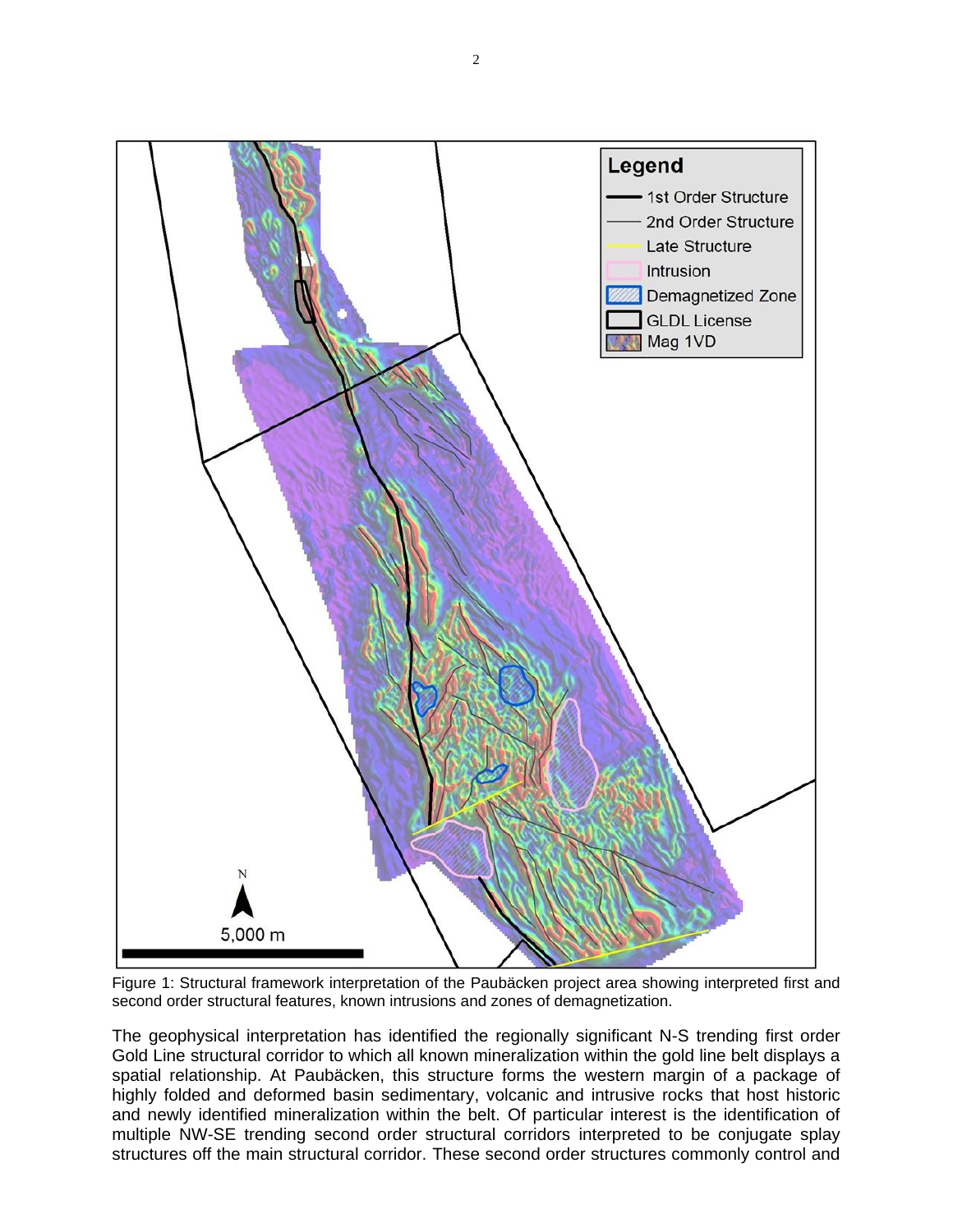host mineralization in orogenic systems and are high priority exploration targets. The study also identified several areas of apparent demagnetization coincident with first and second order structural corridors which may be associated with hydrothermal alteration footprints related to gold mineralization, and with small intrusions that can act as hosts for gold mineralization and that are also high priority exploration targets.

#### **Paubäcken – Project Overview**

The Paubäcken Project consists of 3 licenses (17,097 ha) that cover the central part of an emerging district in north central Sweden known as the "Gold Line Belt". The Gold Line Belt is host to several significant gold deposits, including the nearby Barsele project (operated as a joint venture between Agnico Eagle Mines Ltd. and Barsele Minerals Corp) as well as the Svartliden mine and Fäboliden development project (operated by Dragon Mining Ltd). The Svartliden mine was in production from 2005 to 2015 and a total of 3.18 million tonnes of material grading 4.1 g/t Au was processed during its operation (http://www.dragonmining.com/svartliden). The Paubäcken Project is strategically positioned between Barsele and Fäboliden, is a few hundred meters northeast of the Svartliden mine, and features a regional shear zone with multiple untested gold anomalies.

#### **Qualified Person:**

The technical information in this news release has been prepared in accordance with the Canadian regulatory requirements set out in National Instrument 43-101 and reviewed and approved by Benjamin Gelber, M.Sc., P.Geo., a Qualified Person.

# **About Gold Line Resources Ltd.**

Gold Line Resources is focused on acquiring mineral properties with exceptional exploration potential in the most prolific gold-producing regions of Sweden and Finland. Gold Line is working in two of the world's top mining jurisdictions and emerging exploration frontiers due to their strong mineral endowment, stable tenure, straightforward permitting, favourable tax regime and supportive geopolitical landscape.

Gold Line currently holds a prospective portfolio of gold exploration projects in Sweden and Finland. In Sweden projects are located in the Gold Line Mineral Belt and Skellefteå Belt of north-central Sweden, and the Mjøsa-Vänern Belt in southwest Sweden. In Finland Gold Line holds the entire underexplored Oijärvi Greenstone Belt located in northern Finland.

#### **ON BEHALF OF THE BOARD OF DIRECTORS OF GOLD LINE RESOURCES,**

Adam Cegielski CEO & Director

For further information: Email: [investor@goldlineresources.com](mailto:investor@goldlineresources.com) Telephone: 1-800-858-9710

# **FOLLOW US:**

Website:<https://www.goldlineresources.com/> Facebook:<https://www.facebook.com/Gold-Line-Resources> Twitter: [https://twitter.com/GLDL\\_Resources](https://twitter.com/GLDL_Resources) Instagram: [https://www.instagram.com/gold\\_line\\_resources/](https://www.instagram.com/gold_line_resources/)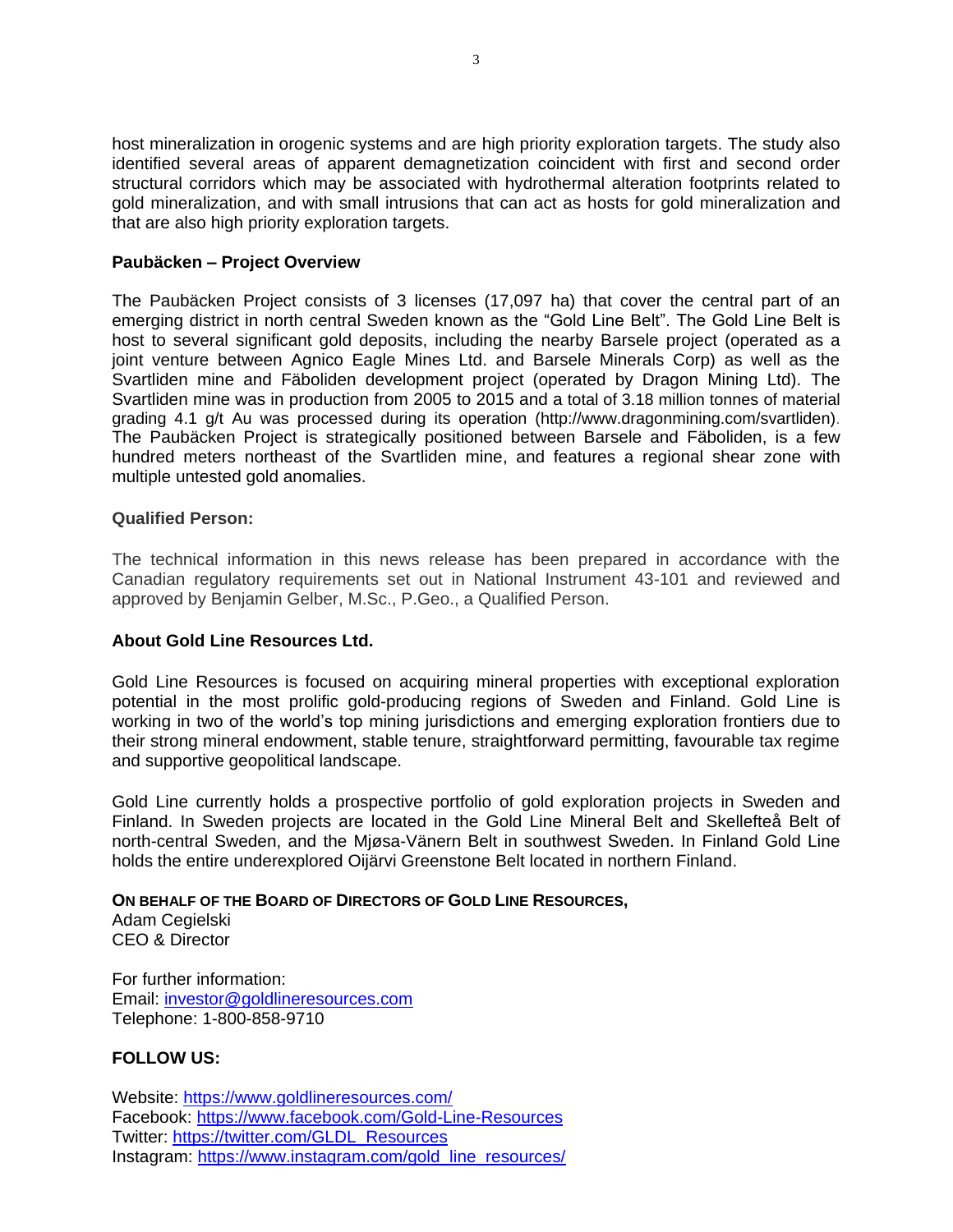LinkedIn: <https://www.linkedin.com/company/gold-line-resources-ltd>

*Neither the TSX Venture Exchange nor its Regulation Services Provider (as that term is defined*  in policies of the TSX Venture Exchange) accepts responsibility for the adequacy or accuracy of *this release.*